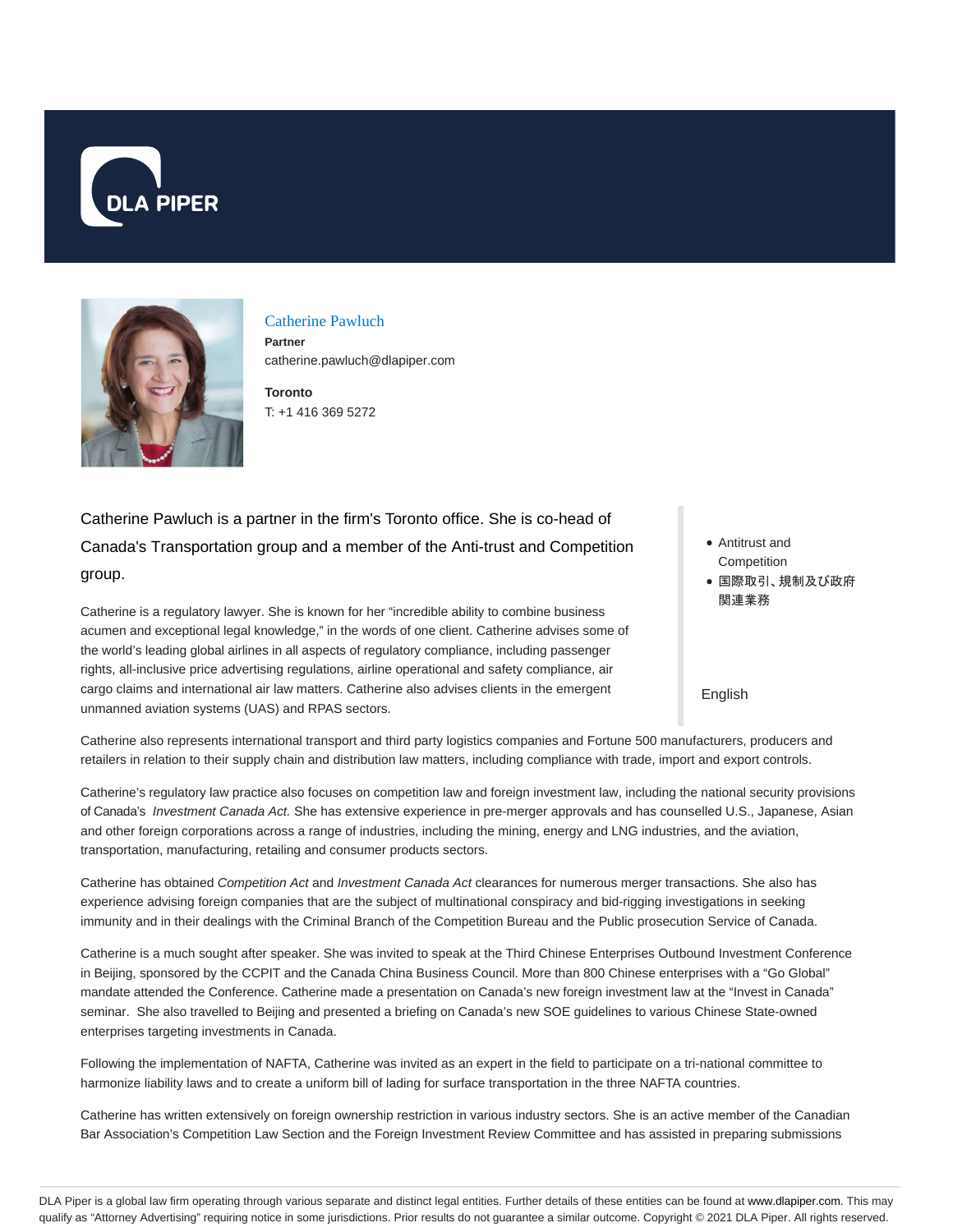to the Government of Canada in connection with amendments to Canada's foreign investment laws. Catherine is also actively involved in the American Bar Association (Antitrust, International, Air & Space Law) and the International Bar Association.

# LANGUAGES SPOKEN

• English

### 主な実績

- Advised Granite Oil Corp. regarding merger control and foreign investment law compliance in transaction with International Petroleum Corporation providing for the acquisition by IPC of the issued and outstanding shares of Granite Oil for cash consideration of \$0.95 per Share.
- Provided telecommunications and foreign investment law advice to Canadian independent bandwidth infrastructure provider Beanfield Technologies in its acquisition by Digital Colony Capital, Inc.
- Provided foreign investment law advice to Seequent Limited, an Accel-KKR portfolio company, in connection with Seequent's acquisition of GEOSLOPE International Ltd., a Canadian-based company that creates integrated, geotechnical analysis software.
- Provided foreign investment law advice to Seequent Limited, an Accel-KKR portfolio company, in connection with Seequent's acquisition of Geosoft, a Canadian-based software company.
- Acted as Canadian counsel to China National Gold Group Corporation in its subsidiary's purchase of the remaining 82 percent interest in the Jinfeng Mine located in China from Eldorado Gold Corporation, valued at approximately US\$300 Million.
- Acting for Rio Alto Mining Ltd. in its \$1.35 Billion Sale to Tahoe Resources Inc., in a Definitive Agreement to Combine Companies into a New Intermediate Precious Metals Producer.
- Acted for Apollo Investment Fund VIII, L.P. in the \$222 Million Acquisition of AGS Capital, LLC
- Acted for the shareholders of Thompsons Limited in connection with the sale of Thompsons Limited to The Andersons, Inc. and The Lansing Trade Group, LLC.
- Represented Questfire Energy Corp. on its \$94 million purchase of 5,600 boe/d of conventional Alberta producing assets from Advantage Oil & Gas Ltd. and related bank financing

# 資格、学歴等

# **Admissions**

Ontario, 1983

#### 受賞

- Best Lawyers in Canada (Aviation Law), 2006–2022; (International Trade and Finance Law), 2016-2022; (Transportation Law), 2006–2022
- The Legal 500 Canada (Competition and Antitrust), 2021-2022
- Leading Lawyer, The Legal 500 Canada (Transport: Aviation), 2017-2019, 2021
- Who's Who Legal: Transport (Aviation Regulatory), 2021; (Spaces & Satellites), 2021
- Canadian Legal Lexpert<sup>®</sup> Directory (Transportation Road & Rail), 2010-2018, 2021-2022; Transportation (Aviation), 2019-2022
- Chambers Canada (Transportation: Aviation), 2016-2022
- Listed as Acritas Star™ Lawyer 2019-2020
- Who's Who Legal: Foreign Investment Review Chapter (M&A and Governance), 2019
- Lawyer of the Year, Best Lawyers in Canada (Aviation Law: Toronto), 2018-2019
- Expert Guides: Guide to the World's Leading Aviation Lawyers, 2010-2017
- Expert Guides: Guide to Women in Business Law, 2012–Present